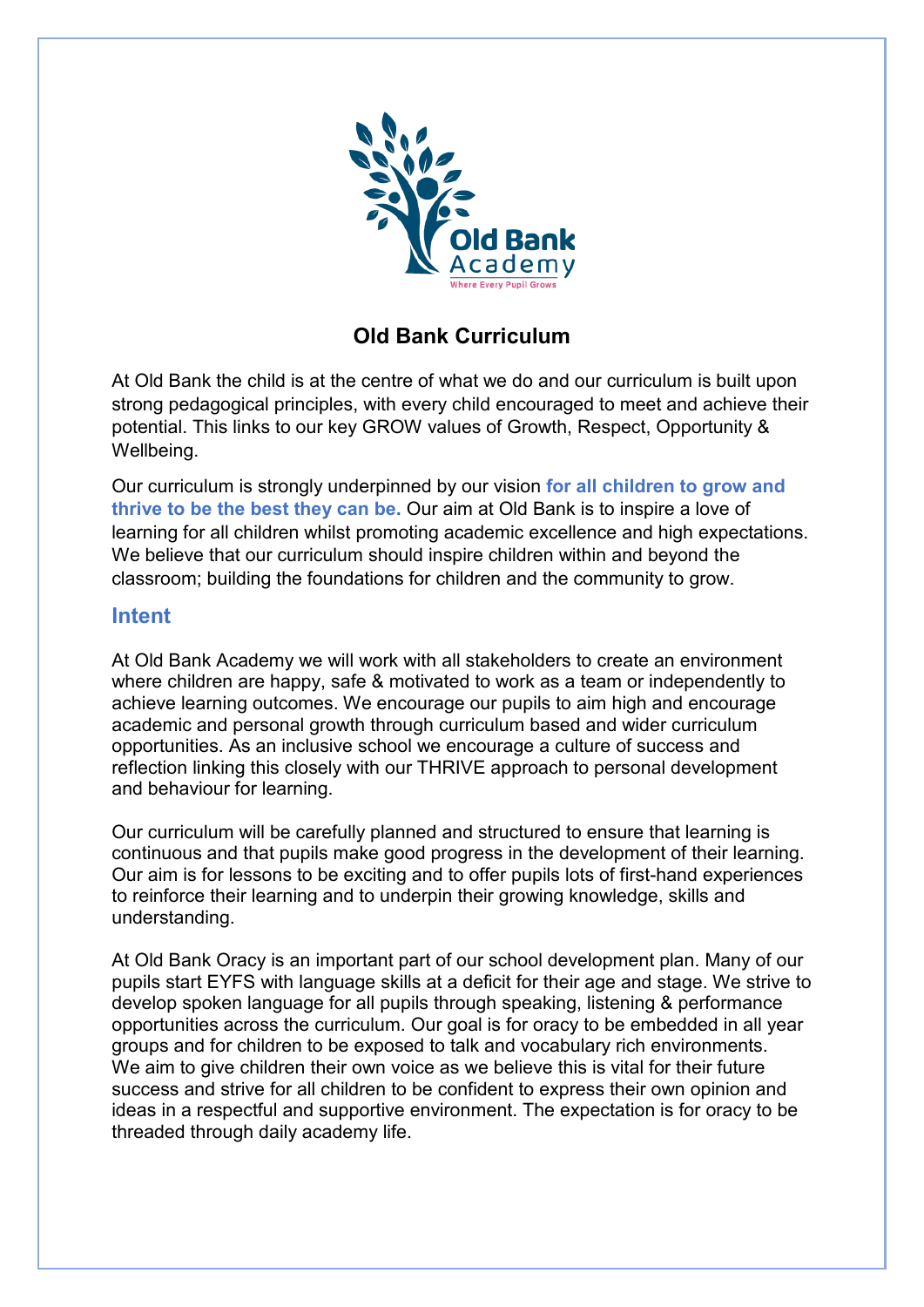Our objective is for children to leave our academy with a sense of belonging to a tightly knit community where they have the confidence, knowledge and skills to make decisions, self-evaluate, make connections and become lifelong learners. Our aim is for the curriculum to develop and encourage individuality and creativity, and equip children with the skills, self-discipline and confidence to succeed. Through the curriculum, our goal is that children will be equipped to encounter opportunities and challenges with resilience and determination as a result of the high expectations upheld by all at the academy.

Our aim is for a curriculum to increase pupils' knowledge, skills and understanding as they grow and develop and strengthen their connections with the world around them. We encourage a curiosity about the world and strive to ensure that our children will contribute positively to it, both now and in the future. As a team, we are passionate about preparing our pupils to be successful adults in an everchanging, technologically advanced society.

At Old Bank we pride ourselves on the positive relationships fostered between pupils, staff and parents. An important part of academy life is our Parent Hub where parents are supported in partnership with school and outside agencies. At Old Bank we recognise that some children and families may experience challenges and barriers which they need to overcome to enable them to learn. Our aim is for these pupils and families to be supported through emotional support alongside providing and promoting a curriculum built on child- centred, consistent, quality teaching and learning throughout the academy. At Old Bank we provide a rich and supportive, child-centred learning environment which is age appropriate and scaffolded to meet the needs of our pupils.

## **Implementation**

Our curriculum at Old Bank is based on the following schemes, planning models and opportunities for pupils.

- Learning objectives are taken from schemes of work for Phonics, English, Maths, PSHE, RE, Computing & PE which link to the National Curriculum.
- Phonics will be taught using the Little Wandle Synthetic Phonics Programme through EYFS and KS1.
- Our English curriculum follows the Read to Write & Steps to Read schemes of work and cross curricular links are made with the foundation subjects where possible.
- Our Maths curriculum follows the White Rose schemes of work & planning tools and is taught though a mastery approach with manipulatives and a concrete, pictorial and abstract approach to mathematical development in every lesson.
- The SCARF programme will be used across school to deliver PSHE&RSHE at an age appropriate level to meet National Curriculum objectives & outcomes.
- Computing follows the Purple Mash programme of study and follows a progressive scheme, which includes online safety.
- History, Geography, Science, Music, Art and DT objectives are taught through a skills-based curriculum. Allowing our children to develop their knowledge and skills in each subject area whilst encouraging a hands-on approach to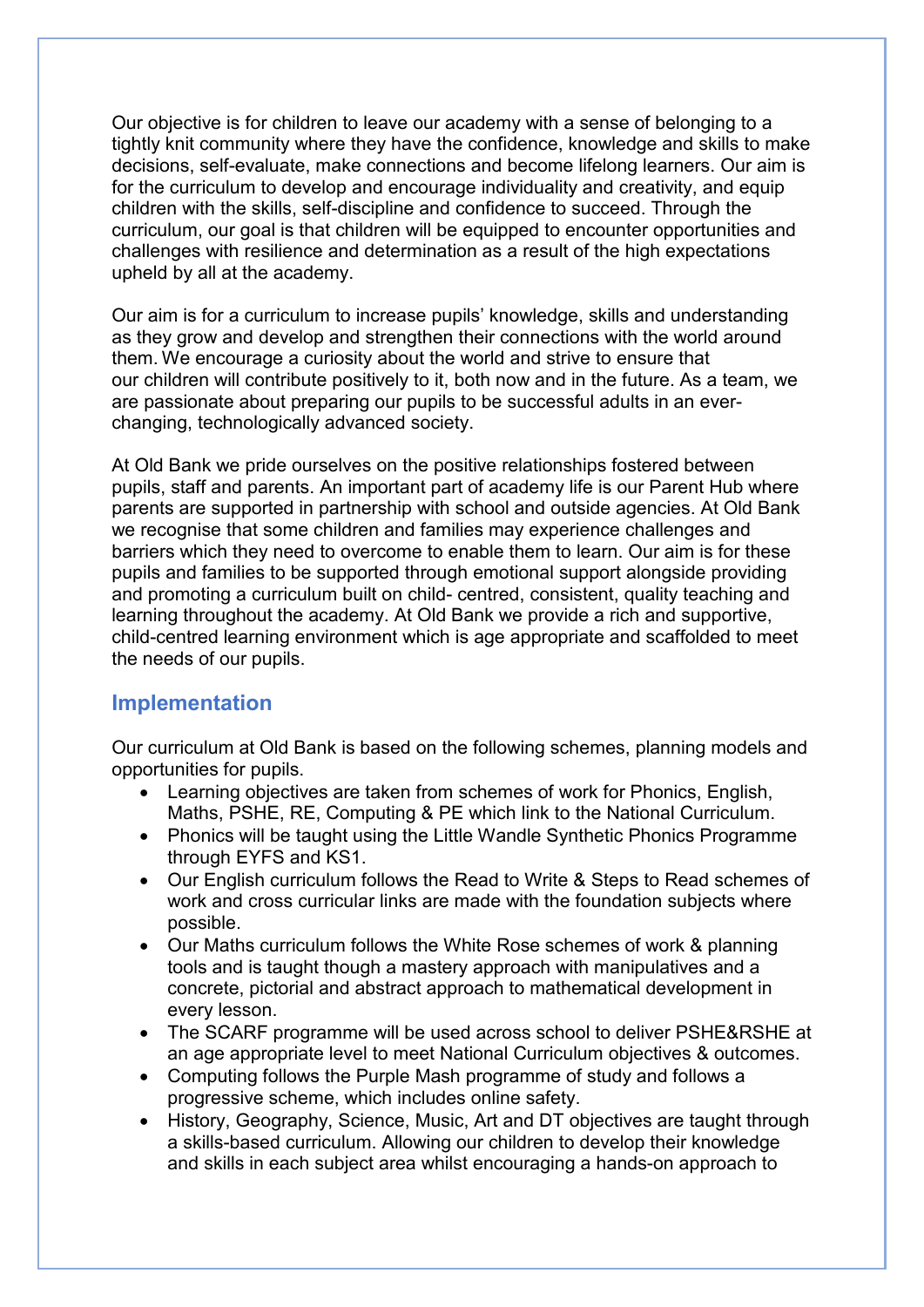learning to achieve quality outcomes. Our skill-based curriculum plans allows us to ensure that progression is made in each subject from EYFS- Y6. It also allows us to adapt the curriculum to reflect the challenges and barriers faced by our pupils and community, giving children the opportunity & ability to work collaboratively and embrace different approaches.

- The Kirklees Agreed Syllabus will be used as the basis for the planning and teaching of RE.
- Pupils will be given the opportunities to learn about, experience and use British Values throughout their school life.
- Oracy will be incorporated throughout the curriculum through speaking & listening and performance opportunities. Opportunities for pupils to participate in wider performance experiences will be planned as part of curriculum outcomes for each year group.
- Pupils will be given the opportunity to experience educational visits out of school; involvement of parents, visitors, artists, crafts people, actors, and musicians; the use of the school grounds, the locality and the wider environment. Our links with other IMPACT academies will also allow children to experience a range of communities other than their own.
- Black History Month and other significant themes weeks/days/months will be an important part of our additions to the curriculum experience and learning for children. We will provide an added opportunity for children to learn about equal opportunities, racial equality and citizenship.
- Specialist teachers of Spanish and Music will offer the children curriculum opportunities on a termly basis linked to wider language and music experiences. This will enhance and raise awareness of language and cultures other than their own.
- A range of high- quality resources including computing will be used to underpin the curriculum.
- Homework will be set where appropriate to link the curriculum with learning at home.

## **Impact**

The impact of the curriculum is monitored though triangulation of outcomes: pupil voice, test/data outcomes, planning, monitoring of books and displays, lesson learning walks, discussions with teaching staff, pupils and parents. Members of staff will be given responsibility for leading, managing, monitoring, evaluating and reviewing the curriculum. Teachers will be given good opportunities to use their subject expertise to enhance the curriculum.

The curriculum we provide at Old Bank will help and enable children to understand who they are, where they live and how these fits in with the wider world & society in the 21st Century. It will help them to understand and learn about the community, nation and world in which they live. It will deepen their cultural awareness and increase their understanding of history, time and place.